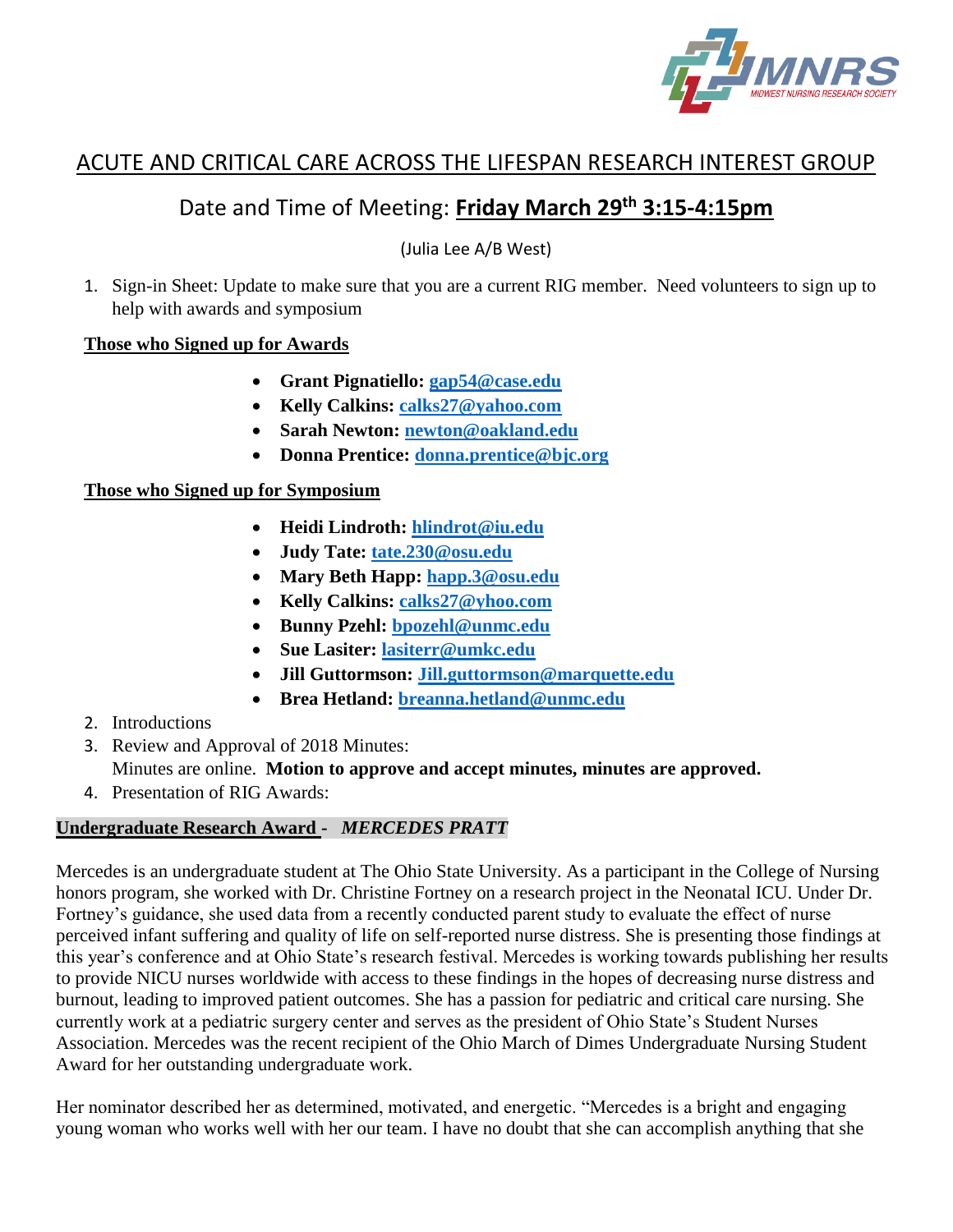puts her mind to doing in her career." She plans to continue her nursing education and has applied to the Pediatric Nurse Practitioner Program at Ohio State.

I am very pleased to present the Undergraduate Research Award to Mercedes Pratt!

### **Graduate Student Research Award -** *DONNA PRENTICE*

Dr. Prentice has worked in the area of critical care nursing for nearly 40 years—initially as a staff nurse and later as a clinical nurse specialist (CNS). She has been involved in educating new critical care nurses, precepting advanced practice nursing graduate students, implementing evidence-based practice at the bedside, spearheading critical care performance improvement projects, and conducting acute and critical care research.

She recently completed her PhD at the University of Missouri MU Sinclair School of Nursing. Her dissertation research titled, "End-tidal Carbon Dioxide Level in the Diagnosis of Acute Pulmonary Embolism in Hospitalized Adult Patients", prospectively examined the accuracy, financial impact, and harm avoidance of adding end-tidal carbon dioxide to the pulmonary embolism (PE) diagnostic process. An additional purpose of her dissertation is to evaluate clinician adherence to the 2015 *American College of Physicians Best Practice Advice for the Diagnosis of Acute Pulmonary Embolism*. Collectively, the results of her dissertation research will have implications for PE diagnostic testing process as well as the best practice guideline.

Dr. Prentice secured competitive funding to support her dissertation research from the Society of Critical Care Medicine Shark Bait Research Contest and the Toni & Jim Sullivan Endowed Research Fund for PhD Students. During her time as a PhD student, she has had five, databased, clinical research articles published with colleagues from her work setting. She has presented her doctoral work in poster presentations at the local University of Missouri Health Sciences Research Poster Day, regional Midwest Nurses Research Society Annual Research Conference, and the national Society of Critical Care Medicine Annual Congress. Dr. Prentice has been recognized by awards from her employer, Barnes-Jewish Hospital, *St. Louis Magazine*, and March of Dimes. She has also received the prestigious recognition as a Fellow of Critical Care Medicine! Her nominator described her as "an exceptionally conscientious, dependable, self-directed and motivated"

It is my pleasure to present the award for the Graduate Student Research Award to Dr. Donna Prentice!

# **NEW INVESTIGATOR AWARD -** *GRANT PIGNATIELLO*

Dr. Pignatiello' s research focuses on enhancing the quality of end-of-life decision making across the critical illness continuum. In his five years as a critical care nurse, he witnessed the tremendous duress family members experience when making proxy decisions for a critically ill loved one, thus inspiring him to pursue his PhD at Case Western Reserve University (CWRU).

During his doctoral work, he was a lead research assistant NIH and Robert Wood Johnson Foundation sponsored projects, served as the president of the PhD Student Nurses' Association, and represented CWRU at the Jonas Nurse Leader Scholar National Conference. His dissertation research, an NIH supported diversity supplement NINR R01 award, explored the cognitive load elicited by an electronic end-of-life aid among family members of critically ill patients.

Dr. Pignatiello recently began a postdoctoral fellowship at Case Western Reserve University. He has used his predoctoral experiences and the evidence generated from his dissertation to support the submission of a KL2 research grant to CWRU's Clinical and Translational Science Collaborative. With the KL2, he proposed the use of a multiphase optimization strategy to develop an electronic end-of-life decision aid for surrogate decision makers of critically ill patients.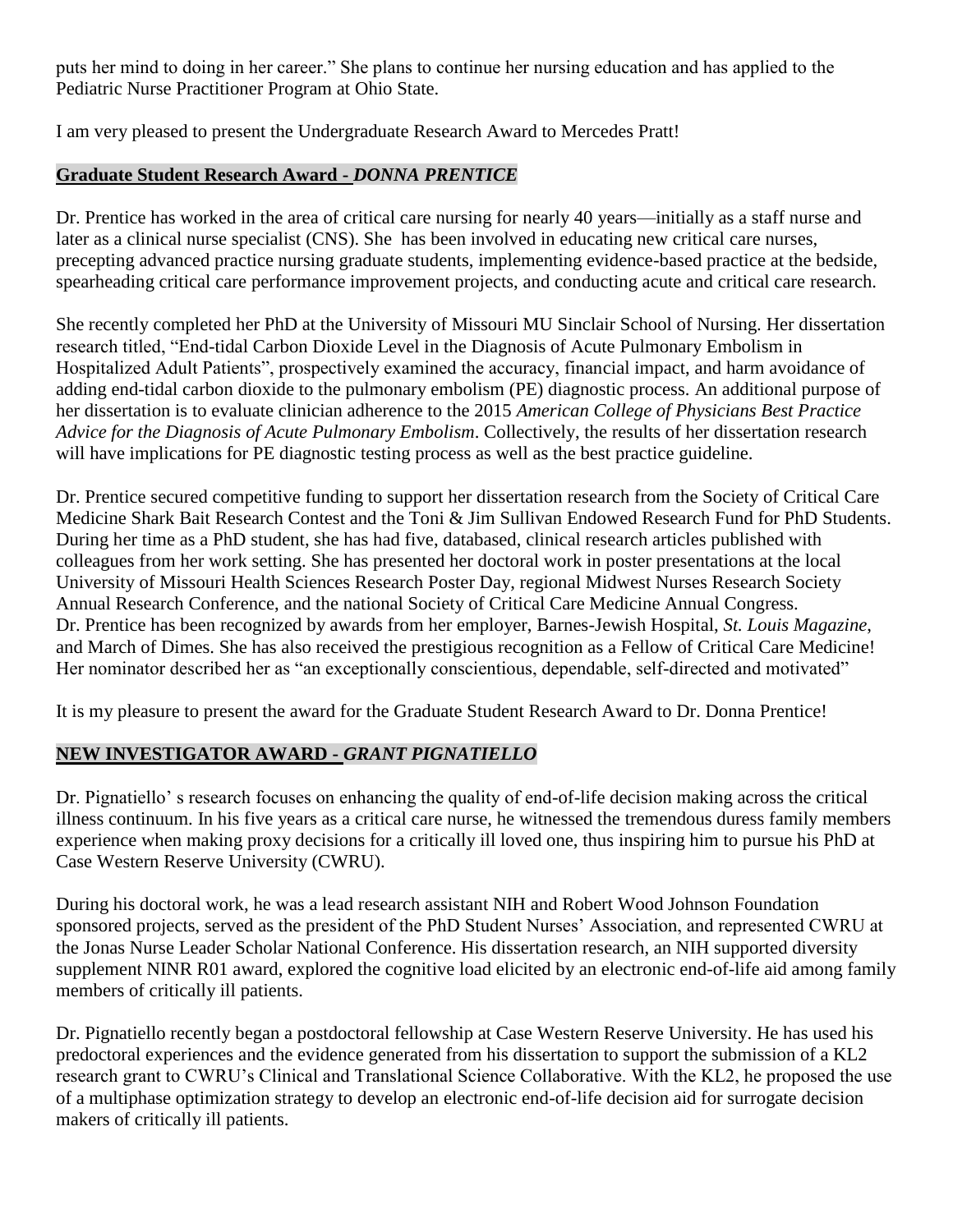His nominator said, "Dr. Pignatiello possesses great promise to lead among the next generation of nurse scientists." He exemplifies the dedication, character, and ability to serve as a leader in nursing science". I'm pleased to present Dr. Pignatiello with the New Investigator Award.

# **Distinguished Investigator Award -** *CHRIS WINKELMAN*

Due to a family matter, Dr. Winkelman is unable to join us today. Her colleagues, Dr. Hickman and Dr. Pignatiello will be accepting the award on her behalf.

As one of the first researchers to explore outcomes associated with progressive mobility for critically ill adults, Dr. Winkelman has worked with interdisciplinary teams to identify screening tools for early progressive mobility, test patient readiness for progression, and examine responses to an early mobility intervention. Nationally and internationally recognized, she has over 50 publications related to her research; she also has influenced nursing education and practice through textbook chapters, a textbook of medical-surgical nursing, and a column in *Critical Care Nurse* about advanced practice nursing. She is an inquisitive researcher, committed educator, and skilled clinician. Her program of research has made significant contributions to establishing early mobility as a standard of practice in caring for the critically ill in this country and around the world.

Dr. Winkelman's expertise as a nurse researcher and clinician has enabled her to be a leader in the development of several inter-disciplinary guidelines for intensive care units. She was the only nurse member of the American Thoracic Society (ATS) Committee on ICU-acquired Weakness in Adults. She contributed to an American Heart Association Scientific Statement about staffing and training for the Cardiovascular Intensive Care. Most recently, she served as the nurse expert on the Mobility section of the clinical practice guidelines for the prevention and management of pain, agitation/sedation, delirium, immobility, and sleep disruption issued by the Society for Critical Care Medicine.

Additionally, Dr. Winkelman is the Lead Faculty for the Adult-Gerontology Acute Care Nurse Practitioner Program at the Frances Payne Bolton of School of Nursing. She has served as member or chair of national and local professional organizations, including SCCM and AACN. These leadership activities contribute to the continued advancement of research and evidence-based practice to support quality, safety, and optimal outcomes in acute and critical care.

Dr. Winkelman has mentored over 25 doctoral students and advised over 100 MSN acute care students. She has mentored student publications, leading to multiple original and co-authored manuscripts by graduate students and junior faculty. Further, she has a long, ongoing history of precepting, exerting significant influence on new critical care and advance practice nurses. Maintaining ongoing relationships with these clinical NP leaders has led to consultation related to effective orientation strategies and meaningful quality improvement projects.

Dr. Winkelman's research excellence has resulted in measurable improvements in the way we care for critically ill patients, as evidenced most notably through her work with early progressive mobility. She takes the breadth and depth of her experience to her mentorship roles, instilling in her students her knowledge and her true inspiration.

She is an outstanding researcher; her quest for new knowledge, her innovation, and her interdisciplinary collaboration has improved the lives of countless patients and families, contributed to the evidence base for practice, and enabled her to provide outstanding mentorship to students, early career scientists, and other colleagues.

- **5.** Review of and Thank you to current RIG leadership: **This is Breanna's Hetland last year (many thanks for her service and leadership), Natalie McAndrew will be taking over.**
	- o Election of new Chair: **Kelly Calkins nominated to be the 2020-2021 incoming chair**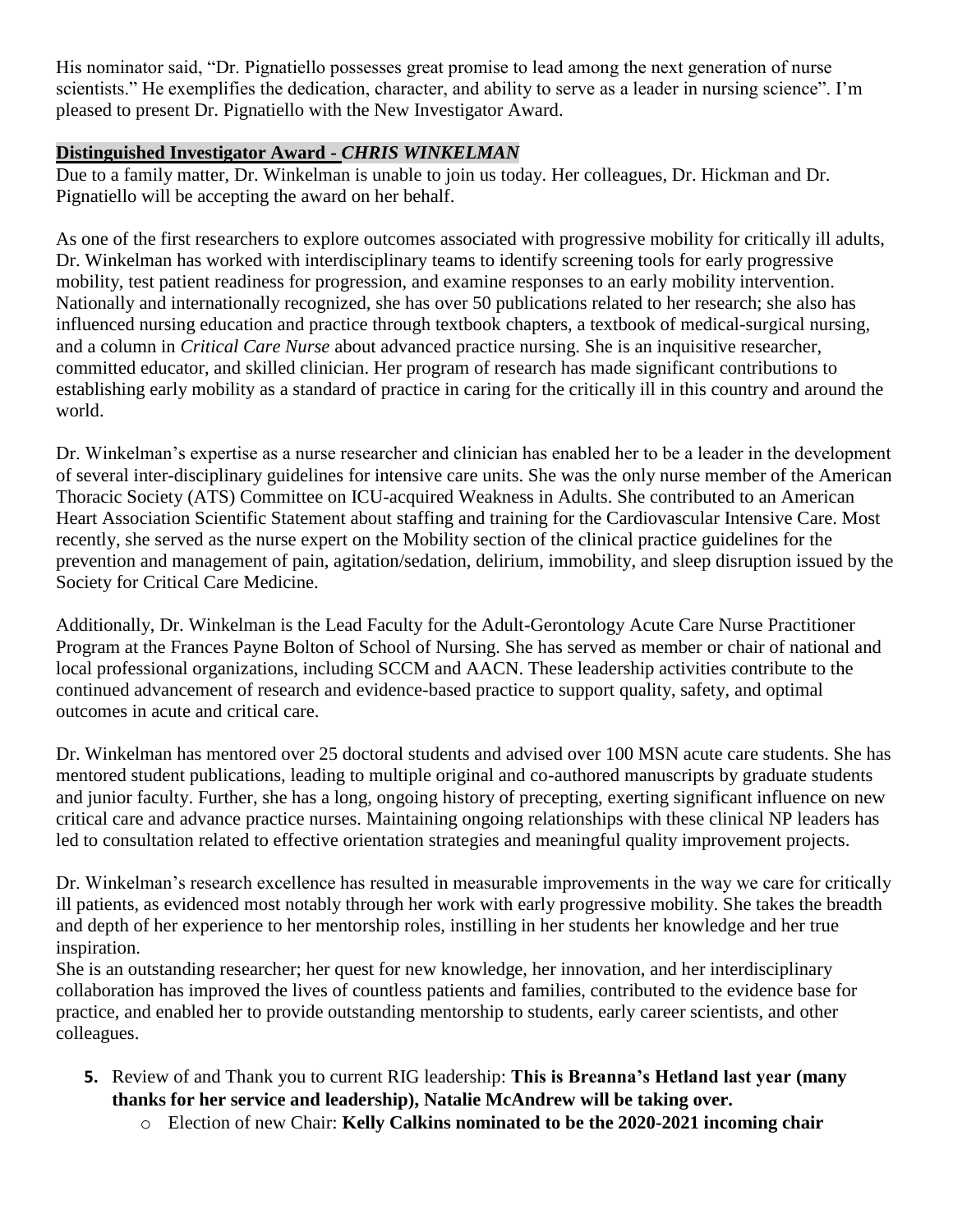o Identification of Grants Committee Representative: **TBD – Jill Guttormson has served in this role in the past and will discuss with her – Natalie McAndrew will do this if needed**

# 6. Summary of Prior Year

- o RIG Membership Survey Results (conducted Fall 2018)
	- **Only had 13 participants (primarily early and mid-career)**
	- **Mentee/Mentor Program within RIG** 7 yes, 5 no
	- **Awards**
	- **Newsletters**
		- **Some reported not receiving them – make sure you designate Acute and Critical Care as your RIG to get all email communications**

**Suggested to use Twitter for frequent updates. Need to have at least an annual newsletter to honor the awards winners as well as updates from the meeting if you are unable to attend. Will continue list serve for now.**

- **Didn't create any this year – should we continue in 2020? What is the best way to communicate as a group? Slang was brought up, List Serve (can we change the way the messages come across? Looks like SPAM currently. Twitter? Read your list serve emails for now. We will work on better or different ways to communicate in the future. Another RIG uses the buddy system to make sure everyone get the information. This increases engagement and making sure all are aware of the communication.**
- o New website **use of technology to connect RIG**

#### **New updated website is a great resource for information. It is free and already set up.**

- 7. Future Plans
	- o We have a Guaranteed Symposia in 2020
		- **•** Previous workshop content?
			- **1. Clinical Research in Acute and Critical Care: Strategies for Success**
				- Session will provide practical guidance for successful implementation, conduct, and completion of clinical research in acute care settings. Challenges to be addressed include site access, recruitment, Institutional Review Board (IRB) issues, ethical considerations, and retention. **Methods type symposium, submit abstracts to discuss these issues.**
	- o Awards
		- **Distinguished Award, New Investigator Award, Graduate Student Award, Undergraduate Student Award**
		- **Thoughts on current awards offered, frequency of offering New names for the awards this year, what was everyone's thoughts? Suggested to keep all four awards, it is important for engagement. These awards are important for P & T. We do not need to give and award. Is it obvious that you could selfnominate? Breanna will review and make sure that it is evident you can selfnominate. It is important to keep a student separate award or at least make it clear that students can apply to the new investigator award.**
- 8. Review of Purpose, Short term, Long Term goals
	- o **Goals of RIG for next 3 years**
		- **•** 2018 -Goals
			- **1. Increase RIG membership: Still a goal, want to increase membership by 15%**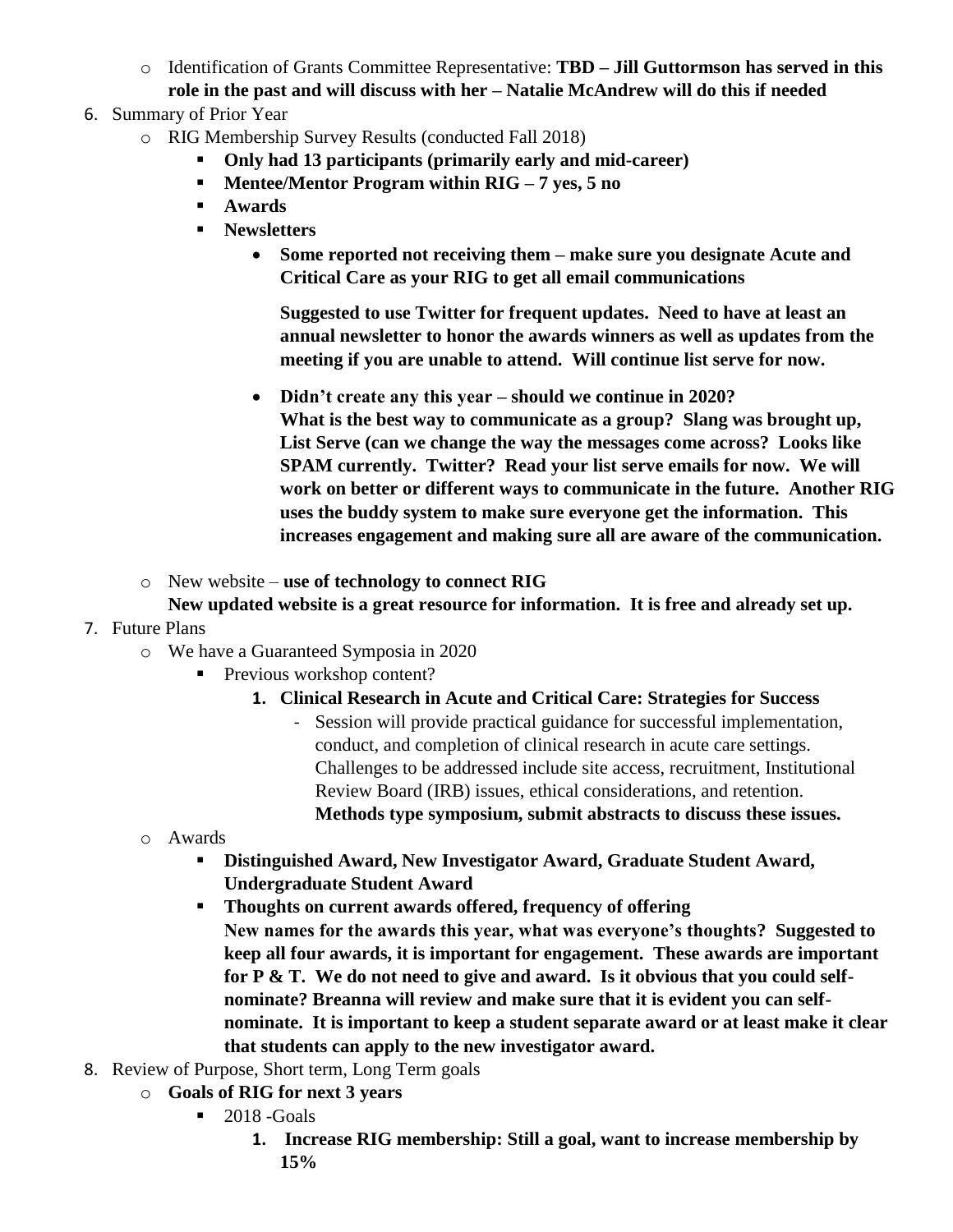#### **How can we increase the membership.**

- o We want connections, mentorship and connects with peers
- $\circ$  RIG is a good way to meet people –
- o Senior Scientist committed to critical care science as ICU is a difficult area of investigation; helpful if RIG meeting could include open discussion about problem solving or methods
- o A way to have an online forum of research challenges/problem solving
- o Senior scientists online fatigue, careful about response online, want face time with people
- $\circ$  Is it possible to have longer time for RIG like an hour and a half? A way to network post RIG business
- o Want RIG meetings to be fun some people are in multiple RIGs always pick the fun RIG
- o Opportunity for speakers for our RIG –
- o Guided panel discussions- questions ahead of time
- 2. Increase award applications: **Want to increase the nominations by 50% for each award.**
- **3. Submit application for preconference MNRS 2018 (completed – did not get enough attendance to hold pre-conference)**
- **4. Increase communication; establish newsletter - done**
- **5. Increase student and member involvement in the RIG through 'Meet the Professor/Senior Scientist' sessions at RIG meetings.**
	- o Host a panel/round table discussion
	- o Talk to students who are working in this area and invite them to the RIG meeting
	- o Need to send out a reminder to the RIG members to come to the meeting
	- o Descriptive statistics of who attends (can get this through MNRS Natalie to talk to Kelly)
	- o Peds/NICU don't feel included how can we make them feel more included? Advertise
	- o Make sure family RIG and acute care RIG are not scheduled at same time
	- o Continue to focus in on acute and critical care across the lifespan

#### **2019-2020 Goals**

- 1) Increase RIG membership (increase by 15%, so add approximately 10-15 new members)
- 2) Increase award application (increase award application by 50%)
- 3) Hold a symposium on acute and critical care research challenges
- 4) Submit for a competitive symposium the following year (2021) as we are guaranteed in 2020
- 5) Have a newsletter at least twice a year
- 6) Tweet out important RIG information (have a RIG representative willing to assist with this)
- 7) Provide greater mentorship in our RIG through 'Meet the Professor/Senior Scientist Sessions' at RIG meetings – consider asking for additional time to hold this next year?
	- o Overall Long-term goals
		- **To engage members in the development, implementation, and dissemination of research and scholarships.**